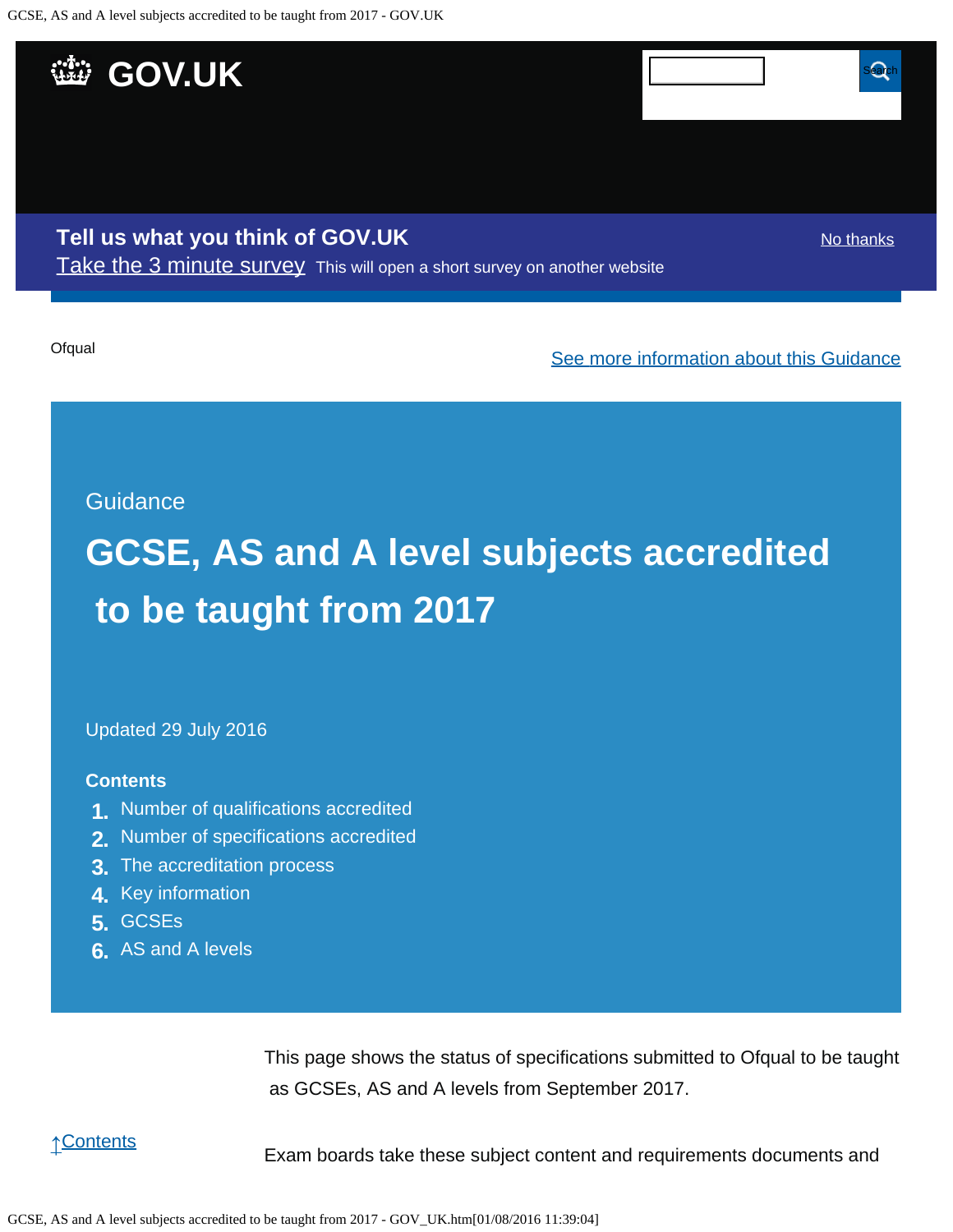**1.**

**2.**

 use them to produce a specification and sample assessment materials for any subject they wish to offer. The specification is submitted to Ofqual for consideration. Ofqual convenes a panel of subject and assessment experts to scrutinise the specification and make a decision on whether it meets all the requirements for that subject. If it does, it will be accredited and teachers will be able to use it. If it does not, it will be sent back to the exam board and they will have to change their specification based on the feedback given by Ofqual. When they have made the amendments they will submit the new specification.

#### **Number of qualifications accredited**

3 of 26 GCSE subjects has at least 1 specification accredited.

2 of 76 AS and A level specifications have been accredited.

# **Number of specifications accredited**

#### **2.1 For teaching from 2017**

3 of 44 GCSE specifications has been accredited.

76 AS and A level specifications are being accredited.

### **2.2 For teaching from 2016**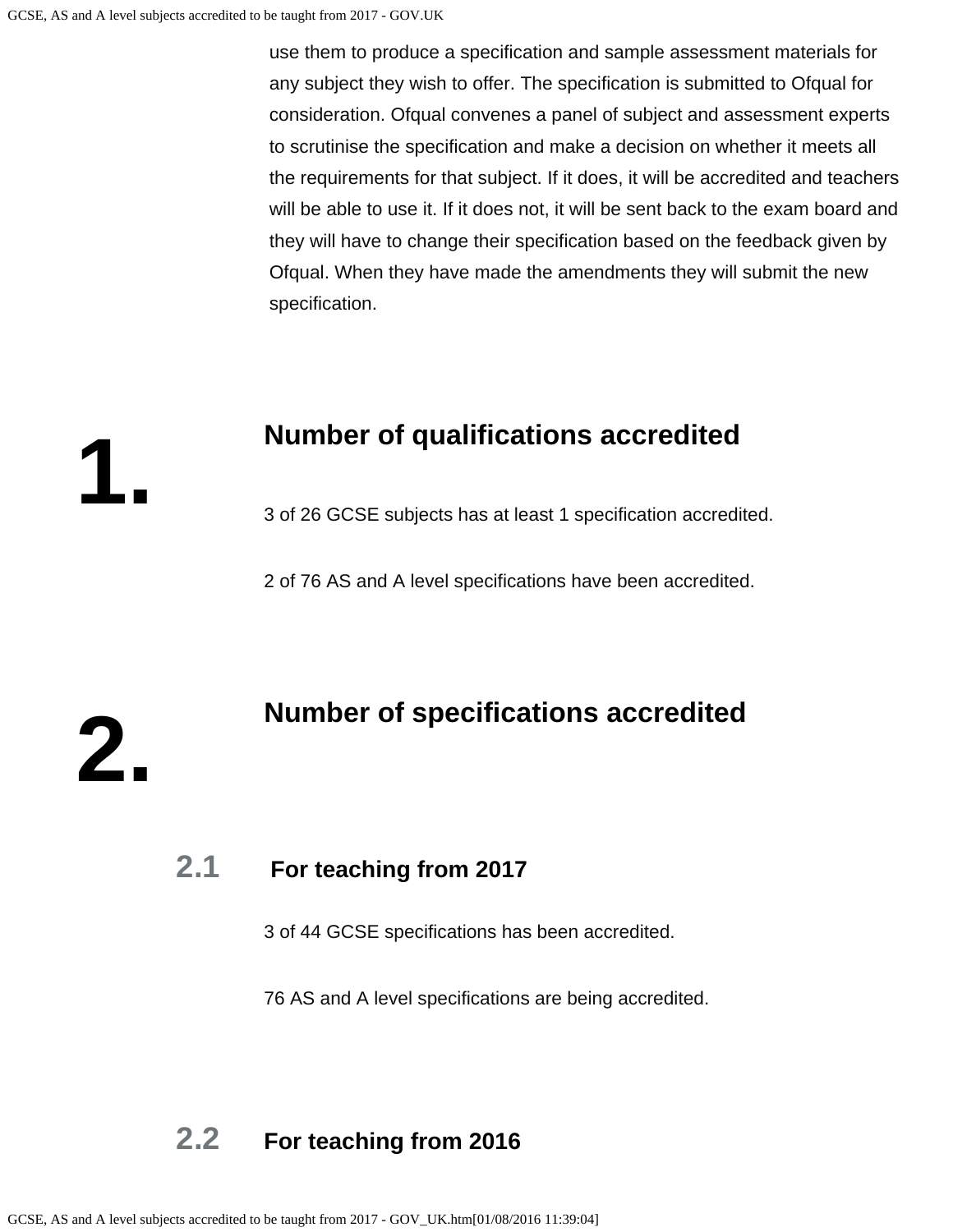In 2016 we [accredited 147 GCSE, AS and A level specifications](https://www.gov.uk/government/publications/accreditation-of-gcses-as-a-levels-for-teaching-from-2016).

### **2.3 For teaching from 2015**

In 2015 we [accredited 122 GCSE, AS and A level specifications](https://www.gov.uk/government/publications/new-gcses-as-and-a-levels-accredited-to-be-taught-from-2015).

**The accreditation process**

We have produced a [diagram of the accreditation process](https://www.gov.uk/government/publications/your-qualification-our-regulation-gcse-as-and-a-level-reforms#attachment_1634078).

**4.**

**3.**

# **Key information**

| Entry                    | <b>Meaning</b>                                                                                                                                |
|--------------------------|-----------------------------------------------------------------------------------------------------------------------------------------------|
|                          | Specification accredited                                                                                                                      |
|                          | Exam board is not submitting a specification for this subject                                                                                 |
| 'submission<br>due'      | The date the exam board is aiming to submit for accreditation                                                                                 |
| 'awaiting<br>submission' | We are awaiting a submission from the exam board but they have not indicated<br>when we will receive it or the date they indicated has passed |
| 'submission<br>received' | We have received a specification from the exam board and it is awaiting an<br>accreditation decision                                          |

### **GCSEs**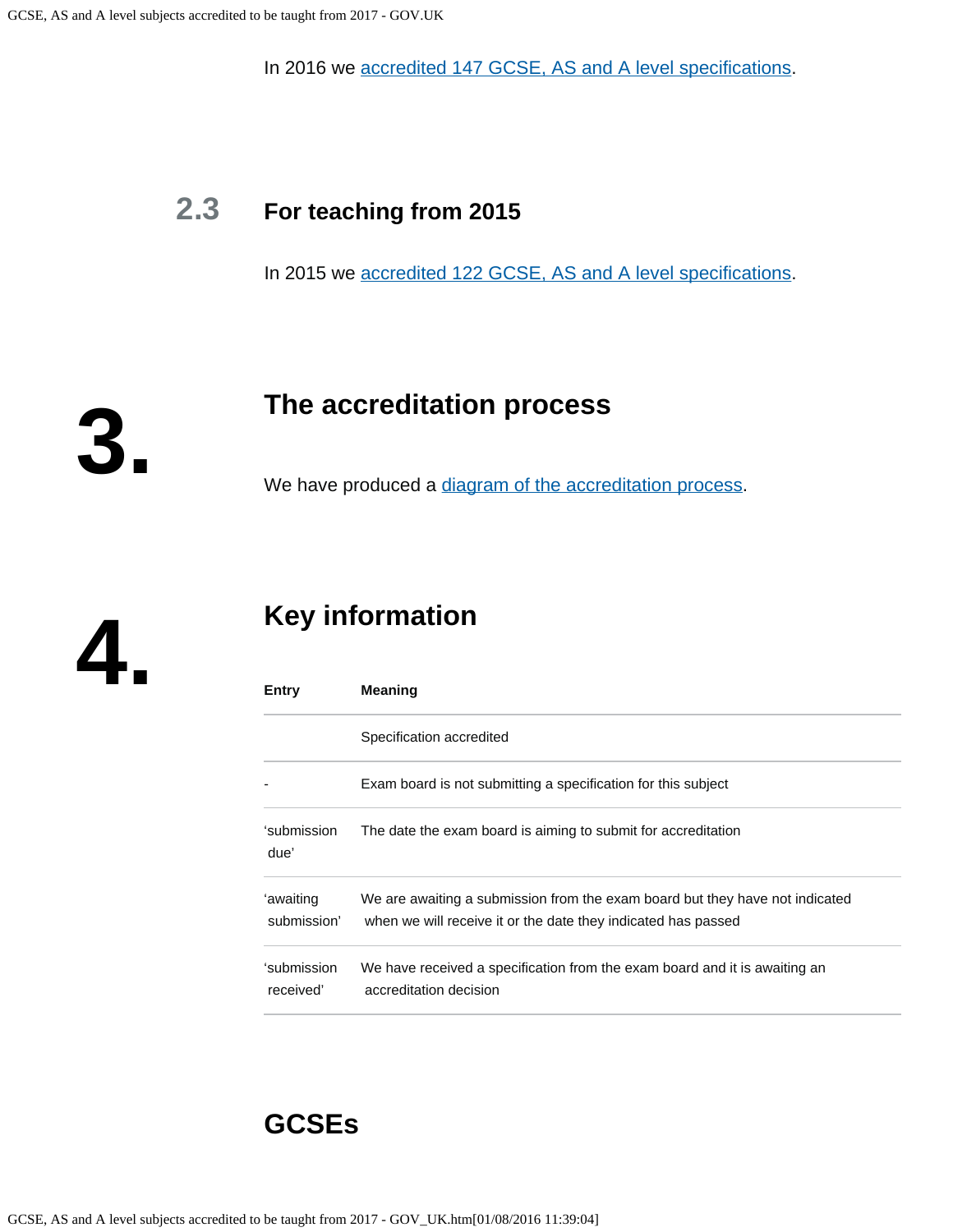

| <b>Subject</b>                           | <b>AQA</b>                                 | <b>OCR</b>                                 | <b>Pearson</b><br>(Edexcel)                | <b>WJEC Eduqas</b>                         |
|------------------------------------------|--------------------------------------------|--------------------------------------------|--------------------------------------------|--------------------------------------------|
| <b>GCSE</b><br>design &<br>technology    | 1st submission<br>received 19 May<br>2016  | 1st submission<br>received 19 May<br>2016  | 1st submission<br>received 19 May<br>2016  | 1st submission<br>received 19 May<br>2016  |
| <b>GCSE</b><br>business                  | 2nd submission<br>due 16 August<br>2016    | 2nd submission<br>due 29 July 2016         |                                            | 2nd submission<br>due 1 August<br>2016     |
| <b>GCSE</b><br>engineering               | 2nd submission<br>due 19 August<br>2016    |                                            |                                            |                                            |
| <b>GCSE</b><br>economics                 |                                            |                                            |                                            |                                            |
| <b>GCSE</b><br>astronomy                 |                                            |                                            | 2nd submission<br>received 12 July<br>2016 |                                            |
| <b>GCSE</b><br>psychology                | Awaiting 2nd<br>submission                 | Awaiting 2nd<br>submission                 | Awaiting 2nd<br>submission                 |                                            |
| <b>GCSE</b><br>geology                   |                                            |                                            |                                            | 2nd submission<br>due 9 August<br>2016     |
| <b>GCSE</b><br>electronics               |                                            |                                            |                                            | 1st submission<br>received 14 July<br>2016 |
| <b>GCSE</b><br>ancient<br>history        |                                            | 1st submission<br>received 15 July<br>2016 |                                            |                                            |
| <b>GCSE</b><br>sociology                 | 1st submission<br>received 12 July<br>2016 |                                            |                                            | 1st submission<br>received 14 July<br>2016 |
| <b>GCSE</b><br>classical<br>civilisation |                                            | 1st submission<br>received 21 July<br>2016 |                                            |                                            |
| <b>GCSE film</b>                         |                                            | 1st submission                             |                                            | 1st submission                             |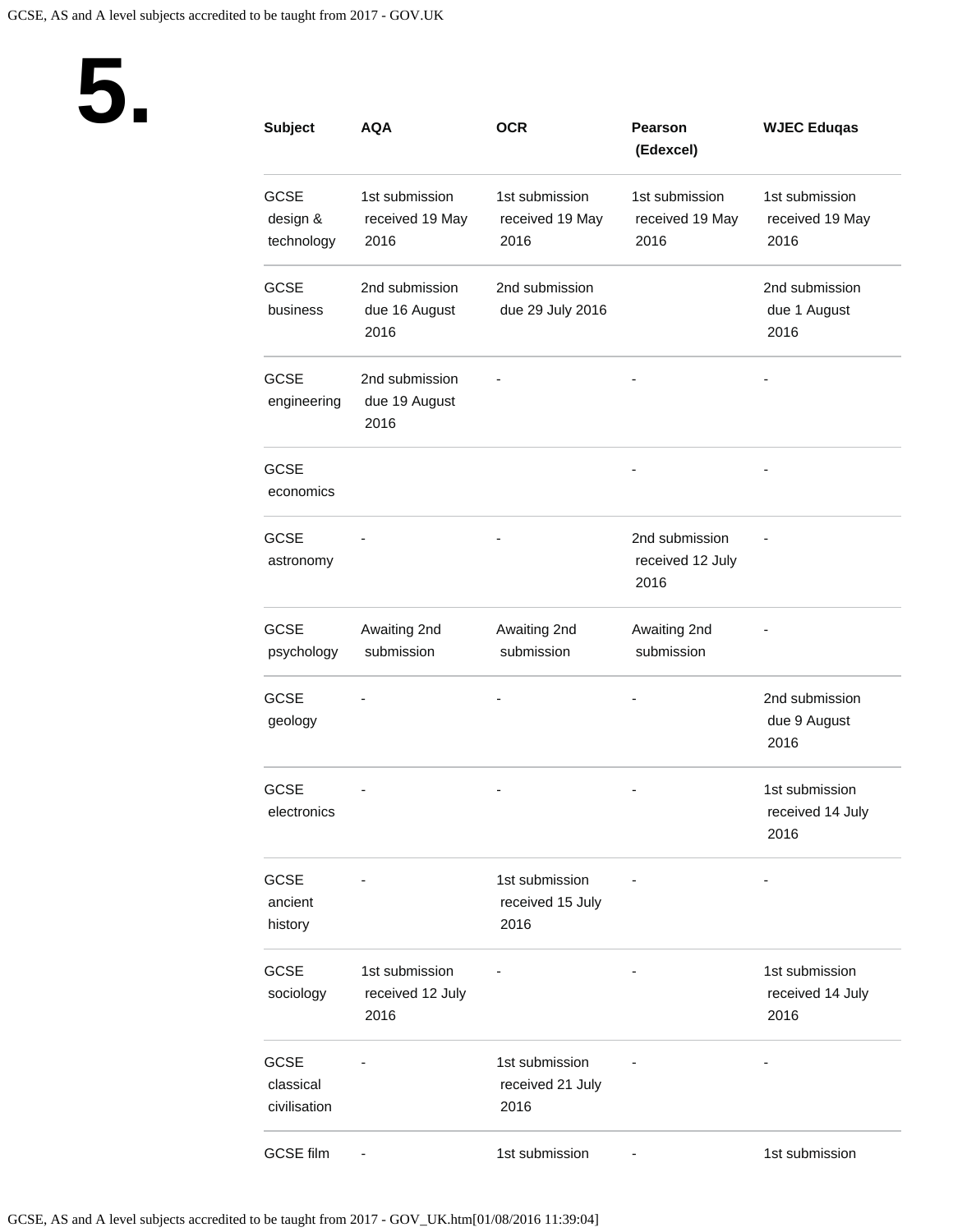| studies                             |                                                     | received 28th<br><b>July 2016</b>                   | received 28th<br><b>July 2016</b>                   |
|-------------------------------------|-----------------------------------------------------|-----------------------------------------------------|-----------------------------------------------------|
| GCSE<br>media<br>studies            | 1st submission<br>received 28th<br><b>July 2016</b> | 1st submission<br>received 28th<br><b>July 2016</b> | 1st submission<br>received 28th<br><b>July 2016</b> |
| <b>GCSE PE</b><br>(short<br>course) |                                                     |                                                     |                                                     |
| GCSE<br>statistics                  |                                                     |                                                     | $\overline{a}$                                      |
| GCSE<br>arabic                      |                                                     |                                                     | $\overline{\phantom{0}}$                            |
| GCSE<br>modern<br>Greek             |                                                     |                                                     |                                                     |
| <b>GCSE</b><br>Urdu                 |                                                     |                                                     |                                                     |
| GCSE<br>Chinese                     |                                                     |                                                     | $\overline{\phantom{0}}$                            |
| GCSE<br>Italian                     |                                                     |                                                     | -                                                   |
| GCSE<br>Russian                     |                                                     |                                                     | $\qquad \qquad \blacksquare$                        |
| GCSE<br>Japanese                    |                                                     |                                                     |                                                     |
| GCSE<br>modern<br>Hebrew            |                                                     |                                                     |                                                     |
| GCSE<br>Bengali                     |                                                     |                                                     |                                                     |
| GCSE<br>Punjabi                     |                                                     |                                                     |                                                     |
| GCSE<br>Polish                      |                                                     |                                                     |                                                     |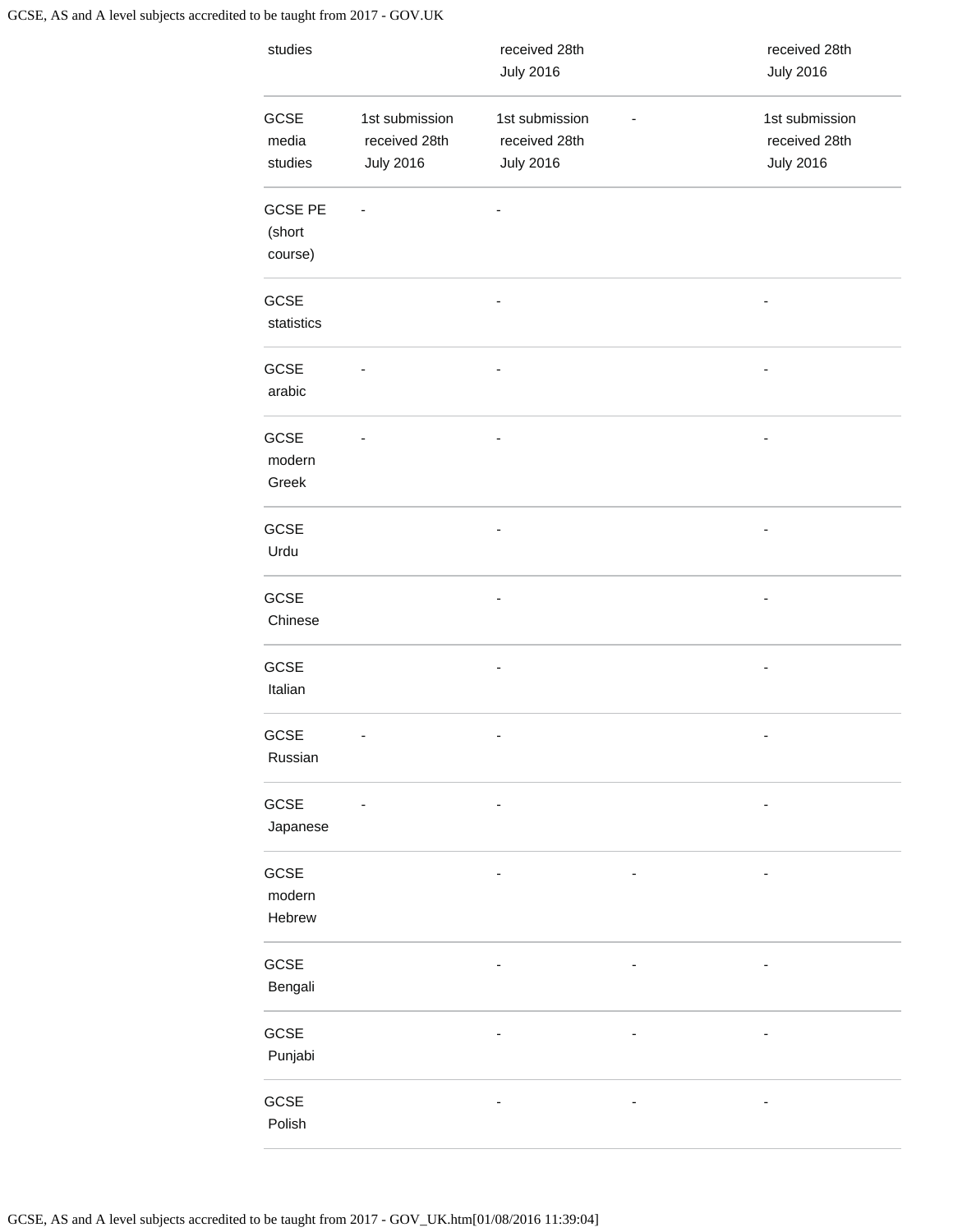**6.**

# **AS and A levels**

| <b>Subject</b>                         | AQA                                          | <b>OCR</b>                                | <b>Pearson</b><br>(Edexcel)               | <b>WJEC Eduqas</b>                        |
|----------------------------------------|----------------------------------------------|-------------------------------------------|-------------------------------------------|-------------------------------------------|
| Design &<br>technology: A<br>level     | 1st submission<br>received 19<br>May 2016    | 1st submission<br>received 19 May<br>2016 | 1st submission<br>received 19<br>May 2016 | 1st submission<br>received 19<br>May 2016 |
| Design &<br>technology:<br>AS level    | 1st submission<br>received 19<br>May 2016    | 1st submission<br>received 19 May<br>2016 | 1st submission<br>received 19<br>May 2016 | 1st submission<br>received 19<br>May 2016 |
| <b>Music</b><br>technology: A<br>level |                                              |                                           |                                           |                                           |
| Music<br>technology:<br>AS level       |                                              |                                           |                                           |                                           |
| History of art:<br>A level             | 2nd submission<br>due 5 August<br>2016       |                                           |                                           |                                           |
| History of art:<br>AS level            | 2nd submission<br>due 5 August<br>2016       |                                           |                                           |                                           |
| Environmental<br>science: A<br>level   | 2nd submission<br>due 14<br>October 2016     |                                           |                                           |                                           |
| Environmental<br>science: AS<br>level  | 2nd submission<br>due 14<br>October 2016     |                                           |                                           |                                           |
| Philosophy: A<br>level                 | 2nd submission<br>due 9<br>September<br>2016 |                                           |                                           |                                           |
| Philosophy:<br>AS level                | 2nd submission<br>due 9<br>September         |                                           |                                           |                                           |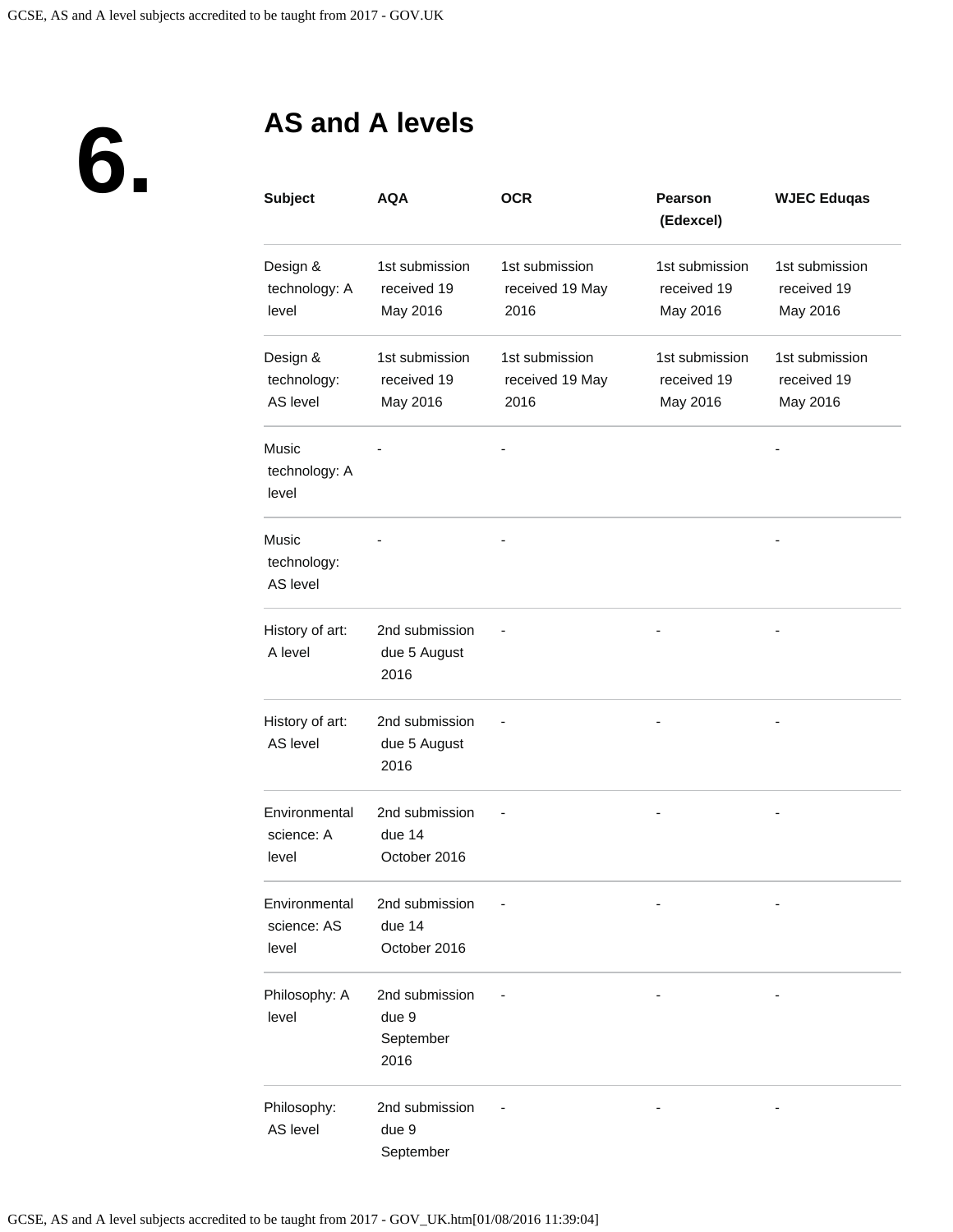| Maths: A level                | 1st submission<br>received 9<br><b>June 2016</b> | Spec A: 1st<br>submission received<br>9 June 2016<br>Spec MEI B: 1st<br>submission received<br>9 June 2016 | 1st submission<br>received 9<br>June 2016 |                                                   |
|-------------------------------|--------------------------------------------------|------------------------------------------------------------------------------------------------------------|-------------------------------------------|---------------------------------------------------|
| Maths: AS<br>level            | 1st submission<br>received 9<br>June 2016        | Spec A: 1st<br>submission received<br>9 June 2016<br>Spec MEI B: 1st<br>submission received<br>9 June 2016 | 1st submission<br>received 9<br>June 2016 |                                                   |
| Further<br>maths: A<br>level  | 1st submission<br>received 9<br><b>June 2016</b> | Spec A: 1st<br>submission received<br>9 June 2016<br>Spec MEI B: 1st<br>submission received<br>9 June 2016 | 1st submission<br>received 9<br>June 2016 |                                                   |
| Further<br>maths: AS<br>level | 1st submission<br>received 9<br>June 2016        | Spec A: 1st<br>submission received<br>9 June 2016<br>Spec MEI B: 1st<br>submission received<br>9 June 2016 | 1st submission<br>received 9<br>June 2016 |                                                   |
| Archaeology:<br>A level       | Awaiting 2nd<br>submission                       |                                                                                                            |                                           |                                                   |
| Archaeology:<br>AS level      | Awaiting 2nd<br>submission                       |                                                                                                            |                                           |                                                   |
| Accounting: A<br>level        | Awaiting 2nd<br>submission                       |                                                                                                            |                                           |                                                   |
| Accounting:<br>AS level       | Awaiting 2nd<br>submission                       |                                                                                                            |                                           |                                                   |
| Electronics: A<br>level       |                                                  |                                                                                                            |                                           | 1st submission<br>received 14<br><b>July 2016</b> |

2016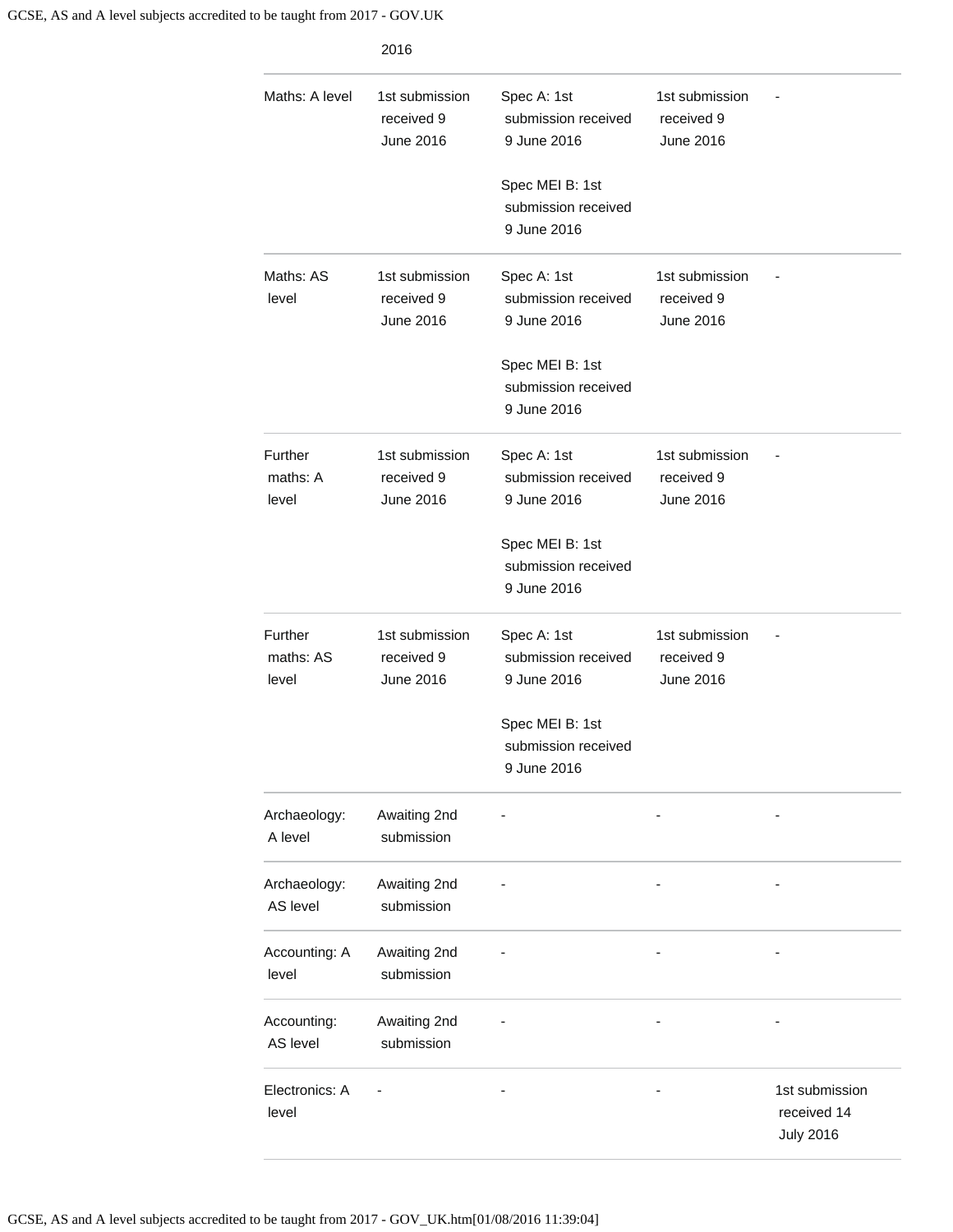| Electronics:<br>AS level               |                                                     |                                              | 1st submission<br>received 14<br><b>July 2016</b>   |
|----------------------------------------|-----------------------------------------------------|----------------------------------------------|-----------------------------------------------------|
| Ancient<br>history: A<br>level         |                                                     | 1st submission<br>received 15 July<br>2016   |                                                     |
| Ancient<br>history: AS<br>level        |                                                     | 1st submission<br>received 15 July<br>2016   |                                                     |
| Law: A level                           | 1st submission<br>received 20<br><b>July 2016</b>   | 1st submission<br>received 21 July<br>2016   | 1st submission<br>received 21<br><b>July 2016</b>   |
| Law: AS level                          | 1st submission<br>received 20<br><b>July 2016</b>   | 1st submission<br>received 21 July<br>2016   | 1st submission<br>received 21<br><b>July 2016</b>   |
| Classical<br>civilisation: A<br>level  | 1st submission<br>received 21<br><b>July 2016</b>   | 1st submission<br>received 21 July<br>2016   |                                                     |
| Classical<br>civilisation:<br>AS level | 1st submission<br>received 21<br><b>July 2016</b>   | 1st submission<br>received 21 July<br>2016   |                                                     |
| Film studies:<br>A level               |                                                     | 1st submission<br>received 28th July<br>2016 | 1st submission<br>received 28th<br><b>July 2016</b> |
| Film studies:<br>AS level              |                                                     | 1st submission<br>received 28th July<br>2016 | 1st submission<br>received 28th<br><b>July 2016</b> |
| Media<br>studies: A<br>level           | 1st submission<br>received 28th<br><b>July 2016</b> | 1st submission<br>received 28th July<br>2016 | 1st submission<br>received 27th<br><b>July 2016</b> |
| Media<br>studies: AS<br>level          | 1st submission<br>received 28th<br><b>July 2016</b> | 1st submission<br>received 28th July<br>2016 | 1st submission<br>received 27th<br><b>July 2016</b> |
| Politics: A<br>level                   |                                                     |                                              |                                                     |
| Politics: AS<br>level                  |                                                     |                                              |                                                     |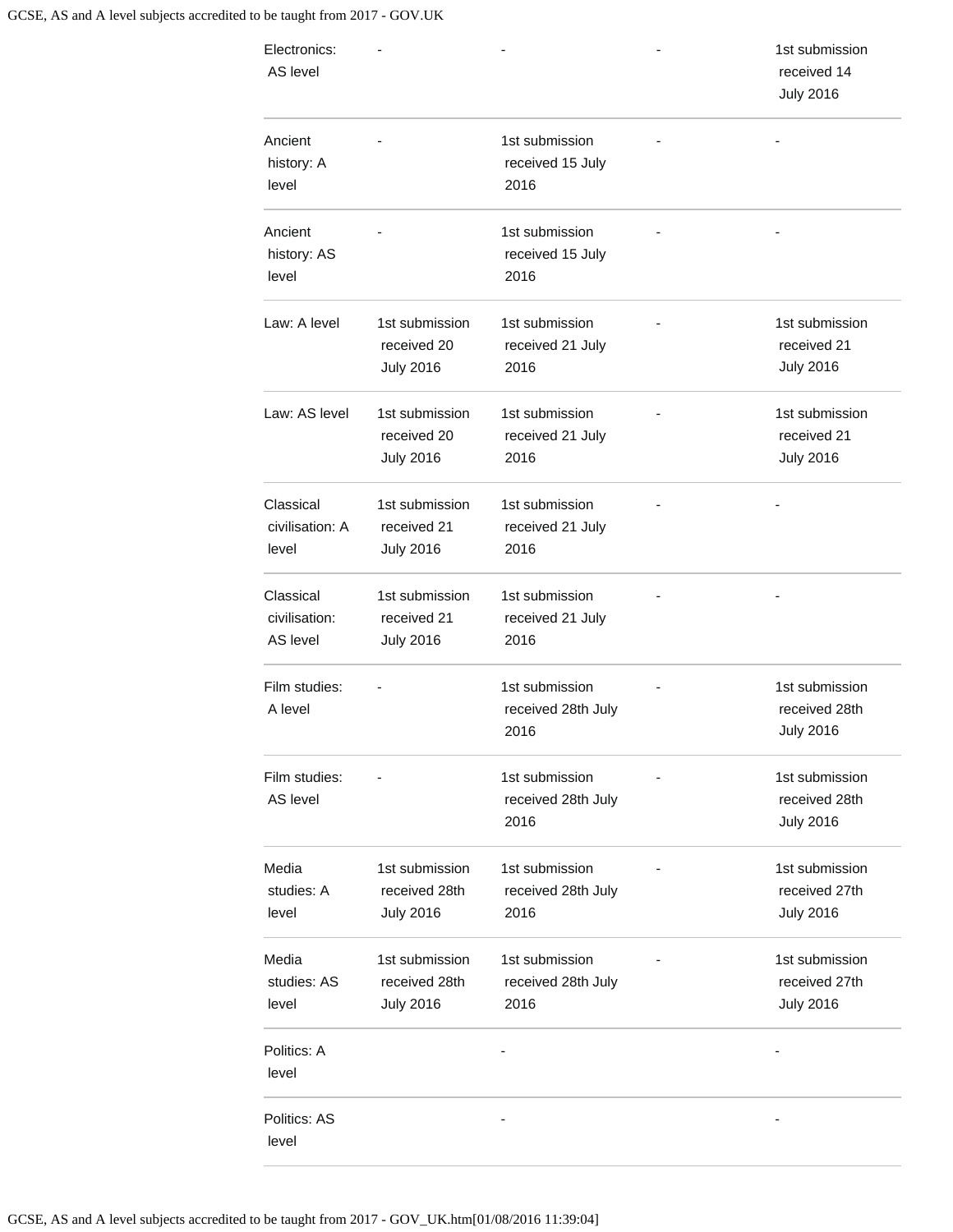GCSE, AS and A level subjects accredited to be taught from 2017 - GOV.UK

| Geology: A<br>level            |        |                              |  |  |
|--------------------------------|--------|------------------------------|--|--|
| Geology: AS<br>level           |        |                              |  |  |
| Statistics: A<br>level         |        |                              |  |  |
| <b>Statistics: AS</b><br>level |        |                              |  |  |
| Chinese: A<br>level            |        |                              |  |  |
| Chinese: AS<br>level           |        |                              |  |  |
| Italian: A level               | $\sim$ | $\qquad \qquad \blacksquare$ |  |  |
| Italian: AS<br>level           |        | $\qquad \qquad \blacksquare$ |  |  |
| Russian: A<br>level            |        |                              |  |  |
| Russian: AS<br>level           |        | -                            |  |  |

Is there anything wrong with this page?